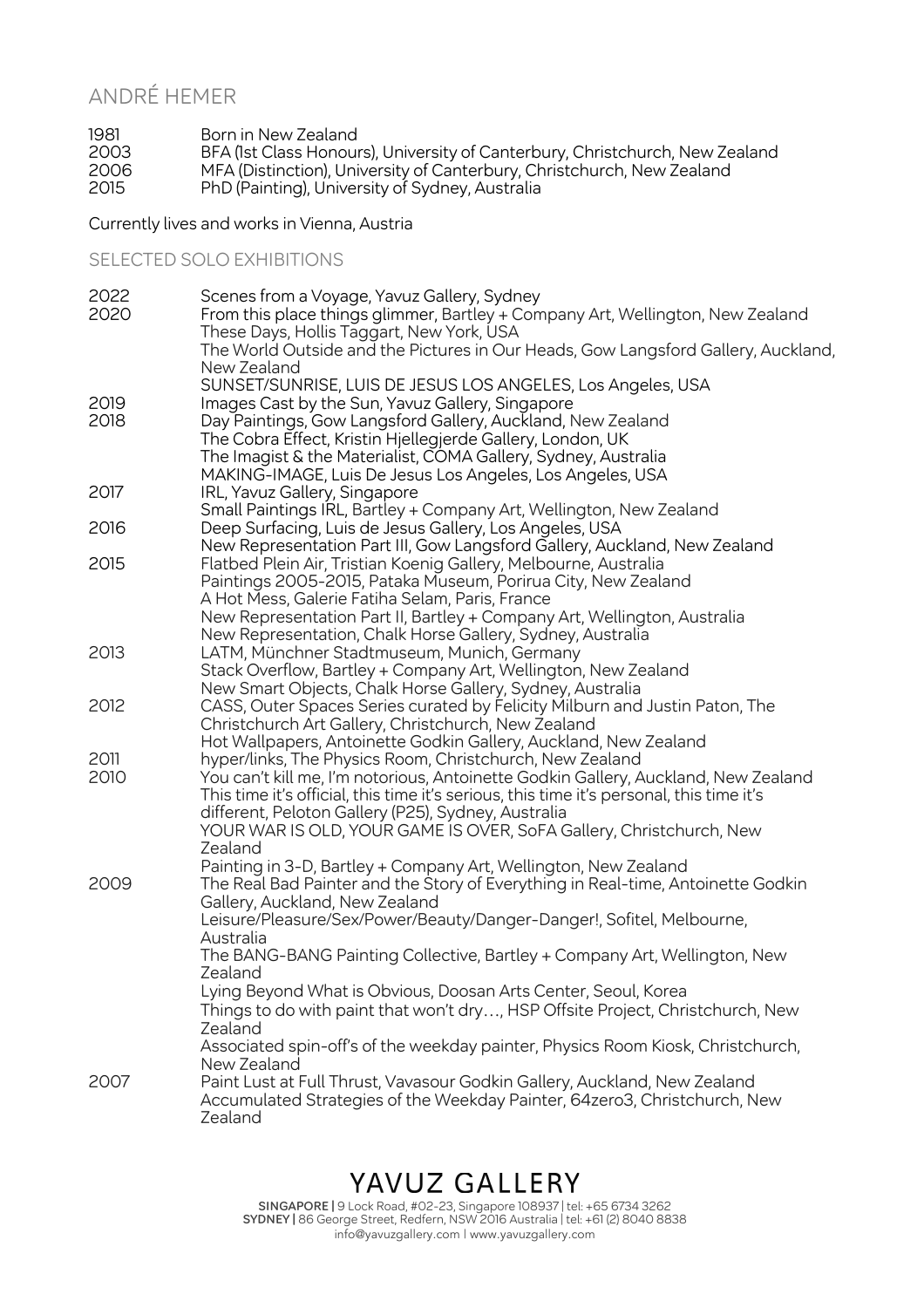| 2006 | Paint Lust, Boom or Bust!, 64zero3, Christchurch, New Zealand                    |
|------|----------------------------------------------------------------------------------|
| 2005 | little/big/kinky/drip/splash/paint-mania!, Bartley Nees Gallery, Wellington, New |
|      | Zealand                                                                          |
|      | Throw Your Arms Around Me, Baby, 64zero3, Christchurch, New Zealand              |
|      | The Digital Atelier, High Street Project Gallery, Christchurch, New Zealand      |
| 2004 | Painting à la Hot, CoCA, Christchurch, New Zealand                               |

GROUP EXHIBITIONS

| 2022<br>2021 | The Colour and The Shape, Bohemian's Guild, Tokyo, Japan<br>Reunion, Hollis Taggart Southport, Southport, USA                  |
|--------------|--------------------------------------------------------------------------------------------------------------------------------|
|              | Unreachable Spring, LUIS DE JESUS LOS ANGELES, Los Angeles, USA                                                                |
|              | Facing the Sun, Kristin Hjellegjerde Gallery, Schloss Görne, Germany                                                           |
|              | Sensor Glow, Kristin Hjellegjerde Gallery, London, UK                                                                          |
| 2020         | First Light, Yavuz Gallery, Sydney, Australia                                                                                  |
|              | Closer than they appear, Yavuz Gallery, Sydney, Australia                                                                      |
|              | WestFarbe, Center for Contemporary Art (CoCA), Christchurch, New Zealand                                                       |
|              | From this place things glimmer, Bartley & Company Art, Wellington, New Zealand                                                 |
| 2019         | Woven and Illuminated, Kristin Hjellegjerde Gallery, Berlin, Germany                                                           |
|              | Containment Field, COMA Gallery, Sydney, Australia                                                                             |
|              | Highlight: Gramercy, curated by Paul Efstathiou and Eleanor Flatow, The National                                               |
|              | Arts Club, New York, USA                                                                                                       |
| 2018         | Highlight: Chelsea, curated by Paul Efstathiou, Hollis Taggart, New York, USA                                                  |
|              | Looking for U, The Unit London, London, UK                                                                                     |
| 2017         | Open Studios, International Studio & Curatorial Program, New York, USA                                                         |
|              | Watching Windows, Te Uru Waitakere Contemporary Gallery, Auckland, New                                                         |
|              | Zealand                                                                                                                        |
| 2016         | Fauvette Loureiro Finalist Exhibition, Sydney College of the Arts Galleries, Australia                                         |
|              | Picturesque, curated by Tristian Koenig, Palmer Art Projects, Sydney, Australia                                                |
| 2015         | Antipodean Inquiry, curated by Owen Craven, Yavuz Gallery, Singapore<br>Asemic, Kristin Hjellegjerde Gallery, London, UK       |
|              | Group Exhibition, Gow Langsford Gallery, Auckland, New Zealand                                                                 |
|              | ROCK, PAPER, SCISSORS, Tristian Koenig Gallery, Melbourne, Australia                                                           |
|              | Metarealism, Palmer Art Projects, Sydney, Australia                                                                            |
| 2014         | 100 Painters of Tomorrow, Beers Contemporary, London, UK                                                                       |
|              | Television, curated by Matthys Gerber, Sarah Cottier Gallery, Sydney, Australia                                                |
|              | Levels of Abstraction, Gow Langsford Gallery, Auckland, New Zealand                                                            |
|              | Critical Intent, curated by Gary Sangster and Fan Lin, Guangzhou Art Center,                                                   |
|              | Guangzhou, China                                                                                                               |
|              | Unsettled, Antoinette Godkin Gallery, Auckland, New Zealand                                                                    |
| 2011         | Bold Horizon National Contemporary Art Award, Waikato Museum, Waikato, New                                                     |
|              | Zealand                                                                                                                        |
|              | TEAF Public Art 2011, curated by Ryu Hee Jung, Ulsan Public Terrace, Ulsan, Korea                                              |
| 2010         | Frieze, Gow Langsford Gallery, Auckland, New Zealand                                                                           |
|              | Choice!, CW3 Gallery, Melbourne, Australia                                                                                     |
|              | A' Kiosk, Takeout Drawing 3, Seoul, Korea                                                                                      |
| 2009         | Less was More, Plus Gallery, Nagoya, Japan                                                                                     |
|              | Open Studios, Kunstlerhaus GloguAIR, Berlin, Germany<br>Collectively Speaking, Te Manawa Museum, Palmerston North, New Zealand |
|              | Plan B, Project B, Seoul Artspace Geumcheon, Korea                                                                             |
|              | 1.44mb Seongbuk Blue, Takeout Drawing, Seoul, Korea                                                                            |
|              | 1.44mb Archive Machine, Takeout Drawing, Seoul, Korea                                                                          |
|              | This is Not Miami, Paintlust Project Space, Christchurch, New Zealand                                                          |
|              | Paint Wall Paper Wine, SFA Gallery, Christchurch, New Zealand                                                                  |
| 2008         | Project Standing by 000, Loop Alternative Space/Xii Gallery, Seoul, Korea                                                      |
|              | Are you right to not like modern art?, Te Manawa Museum, Palmerston North, New                                                 |
|              | Zealand                                                                                                                        |
|              | 64, 64zero3, Christchurch, New Zealand                                                                                         |

## YAVUZ GALLERY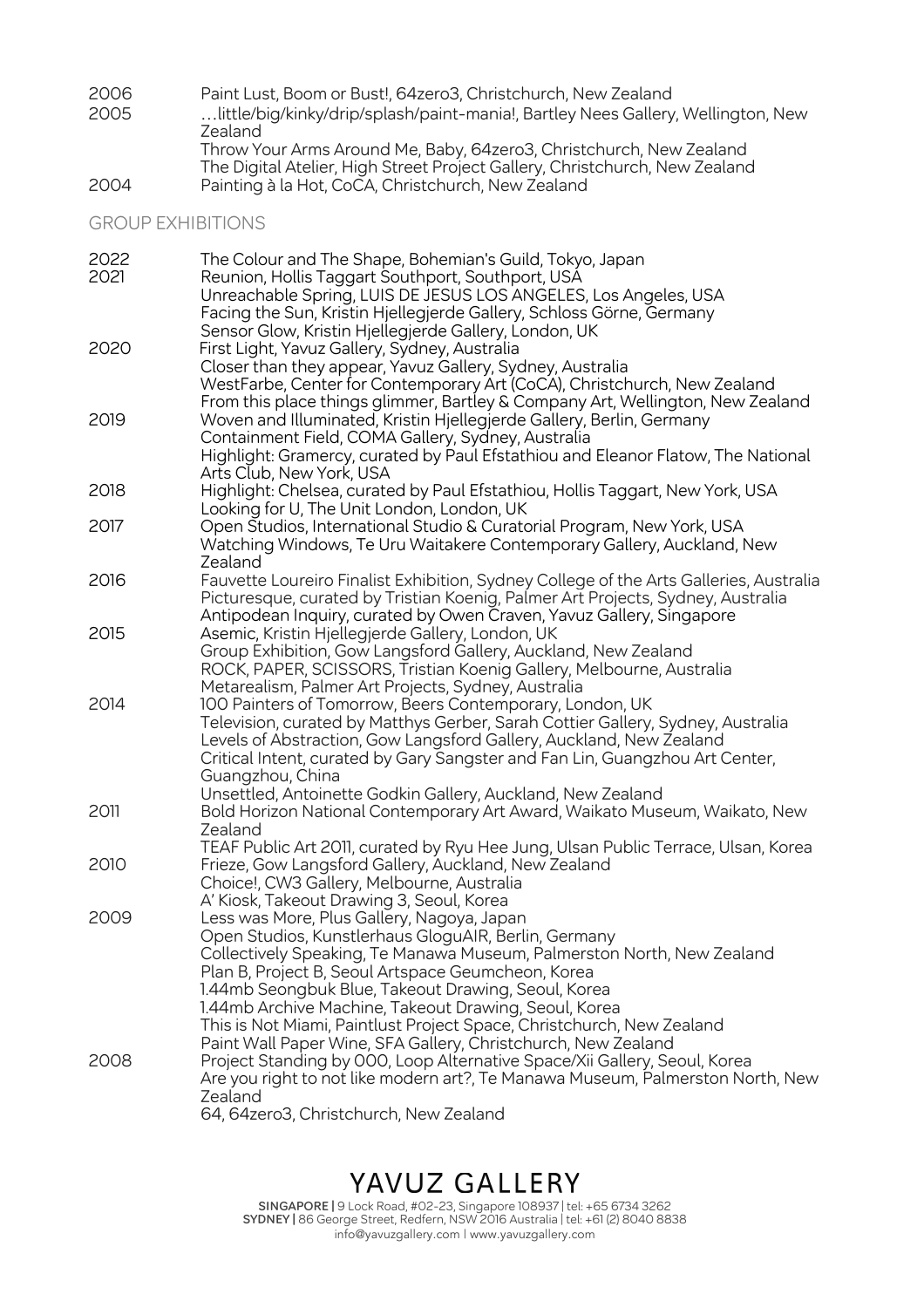|      | Red Carpet, Changdong Art Studio, Seoul, Korea<br>Appearance and Reality, Grimson Gallery, Seoul, Korea<br>IASK Public Art Project, Changdong Art Studio, Seoul, Korea<br>Taking a Line, Vavasour Godkin, Auckland, New Zealand<br>My Eyes Keep Me in Trouble, Curated by Tilman, Physics Room, Christchurch, New<br>Zealand |
|------|------------------------------------------------------------------------------------------------------------------------------------------------------------------------------------------------------------------------------------------------------------------------------------------------------------------------------|
|      | I read, Bartley + Company Art, Wellington, New Zealand<br>Aspects of the Gallery, Vavasour Godkin Gallery, Auckland, New Zealand<br>STOP GAP/esquisite corpse, SOFA Gallery, Christchurch, New Zealand                                                                                                                       |
| 2007 | Artschool 125, Christchurch Art Gallery, Christchurch, New Zealand<br>Fast Forward, Vavasour Godkin, Auckland, New Zealand<br>Hot, 64zero3, Christchurch, New Zealand                                                                                                                                                        |
|      | 15th Annual Wallace Art Awards Finalist Exhibition, Aotea Centre, Auckland, New<br>Zealand and The New Dowse, Lower Hutt, New Zealand<br>In Limbo, Vavasour Godkin, Auckland, New Zealand                                                                                                                                    |
| 2006 | Pleasure Yourself, Royal College of Art, London, United Kingdom<br>Paint, Vavasour Godkin, Auckland, New Zealand                                                                                                                                                                                                             |
|      | We were looking back to see if you were looking back at us to see us looking back<br>at you, SoFA, Christchurch, New Zealand                                                                                                                                                                                                 |
|      | 14th Annual Wallace Art Awards Finalist Exhibition, Wallace Trust Gallery,<br>Auckland, New Zealand                                                                                                                                                                                                                          |
|      | 12@64zero3, 64zero3, Christchurch, New Zealand                                                                                                                                                                                                                                                                               |
| 2005 | Point to Line and Plane, CoCA, Christchurch, New Zealand                                                                                                                                                                                                                                                                     |
|      | 13th Annual Wallace Art Awards Finalist Exhibition, Wallace Trust Gallery,                                                                                                                                                                                                                                                   |
|      | Auckland; Dowse Art Museum, Lower Hutt, New Zealand                                                                                                                                                                                                                                                                          |
| 2004 | Taiwan International Mini-print Exhibition and Symposium, Institute of Fine Arts,<br>NTNU Gallery, Taipei, Taiwan                                                                                                                                                                                                            |
|      | 11th International Biennial Print and Drawing Exhibition, ROC, Taiwan Museum of Art,<br>Taipei, Taiwan                                                                                                                                                                                                                       |

GRANTS AND RESIDENCIES

| 2020 | The Studios at MASS MoCA, Massachusetts Museum of Contemporary Art, North<br>Adams, USA                                                                                          |
|------|----------------------------------------------------------------------------------------------------------------------------------------------------------------------------------|
| 2017 | International Studio and Curatorial Program, awarded by Wallace Arts Trust, New<br>York, USA                                                                                     |
| 2015 | Mora Dyring Paris Studio, awarded by the Art Gallery of NSW, Sydney, Australia<br>Cité Internationale des Arts, Paris, France                                                    |
| 2011 | Arts Tasmania/Australia Council for the Arts, Artist in Residence, Hobart, Australia<br>Rita Angus Residency, supported by Weltec/Thorndon Trust/CNZ, Wellington,<br>New Zealand |
|      | Nanji Art Studio Residency, Seoul Museum of Art (SeMA), Seoul, Korea                                                                                                             |
| 2009 | Seoul Artspace Geumcheon Residency, Seoul Council for Cultural Affairs, Seoul,<br>Korea                                                                                          |
|      | Global Arts Projects, Sofitel/GAP Project Residency, Melbourne, Australia<br>Berlin Work Grant, Künstlerhaus GlogauAIR - CNZ (Arts Council of New Zealand),<br>Berlin, Germany   |
| 2008 | DAAD Grant, Stiftung Künstlerdorf Schöppingen Residency, Borken, Germany<br>IASK Changdong Art Studio Residency, National Museum of Contemporary Art,<br>Seoul, Korea            |
| 2006 | Royal College of Art Postgraduate Painting Residency, Royal College of Art,<br>London, UK                                                                                        |

AWARDS AND HONOURS

2016 Winner, New Generation Award, The New Zealand Arts Foundation, Christchurch, New Zealand Winner, Paramount Award, Wallace Arts Trust, Auckland, New Zealand

# YAVUZ GALLERY

**SINGAPORE |** 9 Lock Road, #02-23, Singapore 108937 | tel: +65 6734 3262 **SYDNEY |** 86 George Street, Redfern, NSW 2016 Australia | tel: +61 (2) 8040 8838 info@yavuzgallery.com | www.yavuzgallery.com